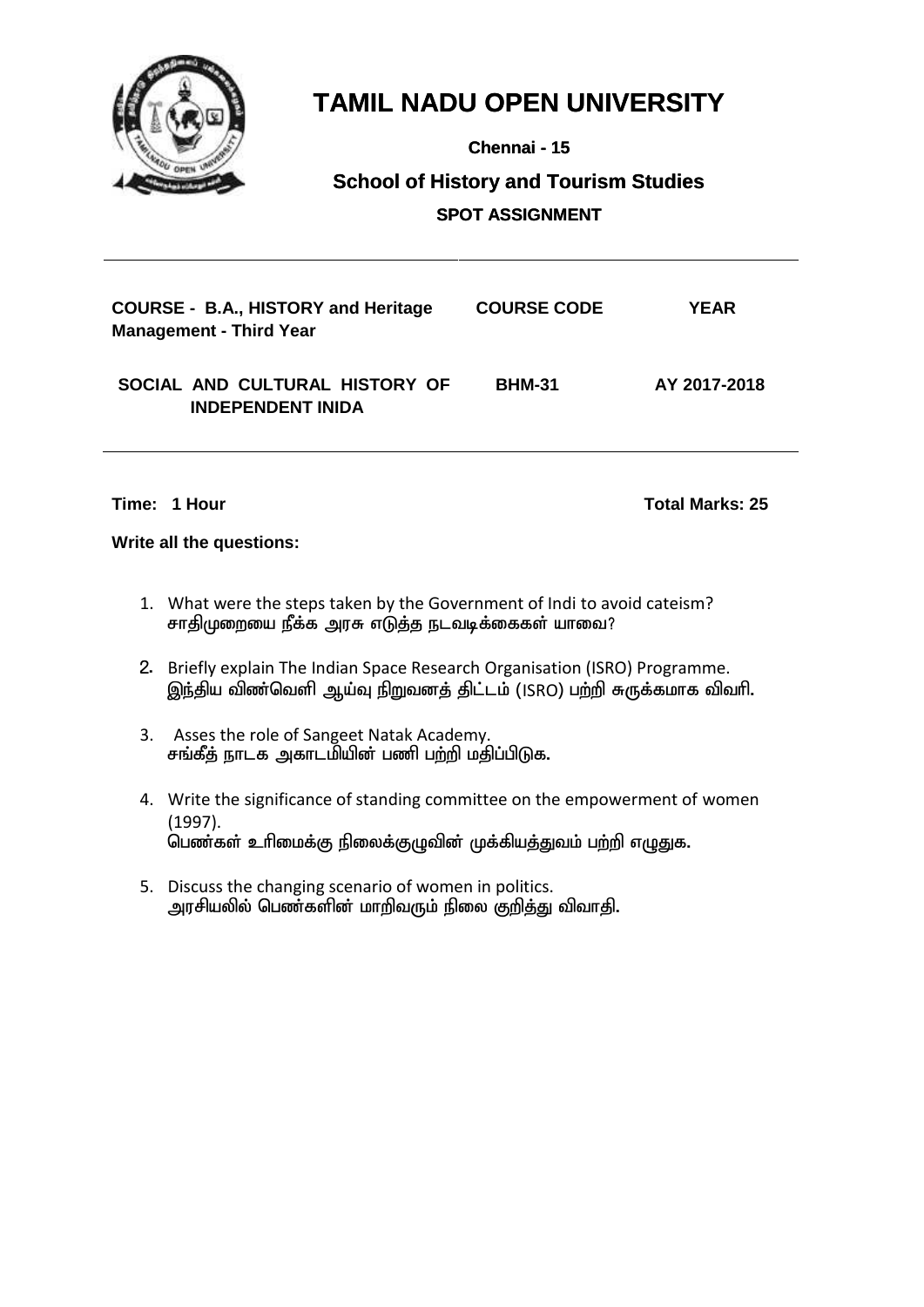

**Chennai - 15**

## **School of History and Tourism Studies SPOT ASSIGNMENT**

| <b>COURSE - B.A. History and Heritage</b><br><b>Management - Third Year</b> | <b>COURSE CODE</b> | <b>YEAR</b>  |
|-----------------------------------------------------------------------------|--------------------|--------------|
| ART AND ARCHITECTURE OF INDIA                                               | <b>BHM-32</b>      | AY 2017-2018 |

**Time: 1 Hour Total Marks: 25**

- 1. Trace the style of Mauryan architecture. மௌரியர் கட்டிடக் கலை பாணியை விவரி.
- 2. Bring out the features of Mathura art. மதுரா கலையின் சிறப்பம்சங்களை வெளிக் கொணர்க.
- 3. Bring out the features of the Sun Temple at Konark. கொணார்க்கிலுள்ள சூரிய கோவிலின் சிறப்பம்சம் பற்றி எழுதுக.
- 4. What are the four unique techniques of the Housala architecture? ஹொய்சாள கட்டிடக்கலையின் தனித்தன்மைகளில் நான்கு அம்சங்கள் யாவை?
- 5. What were the contributions of the Delhi Sultanates to the Indian architecture. இந்திய கட்டிடக் கலைக்கு டெல்லி சுல்தானியர்களின் பங்களிப்பு என்ன?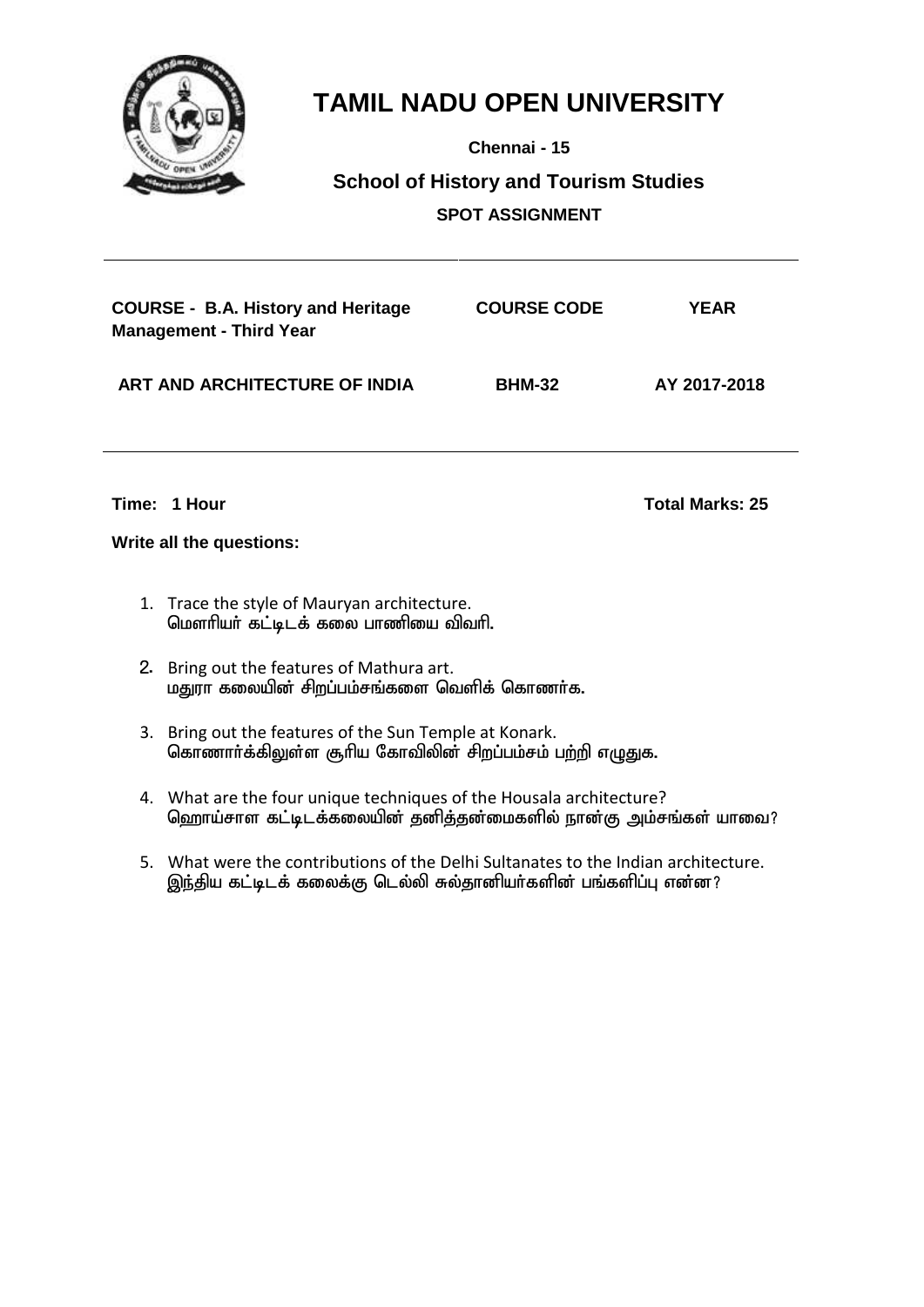

**Chennai - 15**

## **School of History and Tourism Studies SPOT ASSIGNMENT**

| <b>COURSE - B.A. History and Heritage</b><br><b>Management - Third Year</b> | <b>COURSE CODE</b> | <b>YEAR</b>  |
|-----------------------------------------------------------------------------|--------------------|--------------|
| SOCIAL AND CULTURAL HISTORY OF<br><b>TAMILNADU (1600-1950)</b>              | <b>BHM-33</b>      | AY 2017-2018 |

**Time: 1 Hour Total Marks: 25**

- 1. Trace out the growth of education. கல்வியின் வளர்ச்சியை விவரி.
- 2. How far the Western education was responsible to Indian for the growth of Nationalism. தேசிய உணர்வின் வளர்ச்சிக்கு எவ்வாறு மேற்கத்திய கல்வி பொறுப்பாக இருந்தது என்பதைப் பற்றி எழுதுக.
- 3. What are the religious ideas of Ramalinga Swamy? இராமலிங்க சுவாமிகளின் சமயக் கருத்துக்கள் யாவை?
- 4. Examine the formation of various forums for non-Brahmin movement. பிராமணரல்லாதாா் இயக்கத்தின் பல்வேறு அமைப்பு உருவானதை ஆய்க.
- 5. Describe the temple entry movement in Tamilnadu. தமிழ்நாட்டில் கோவில் நுழைவு இயக்கம் பற்றி விவரி.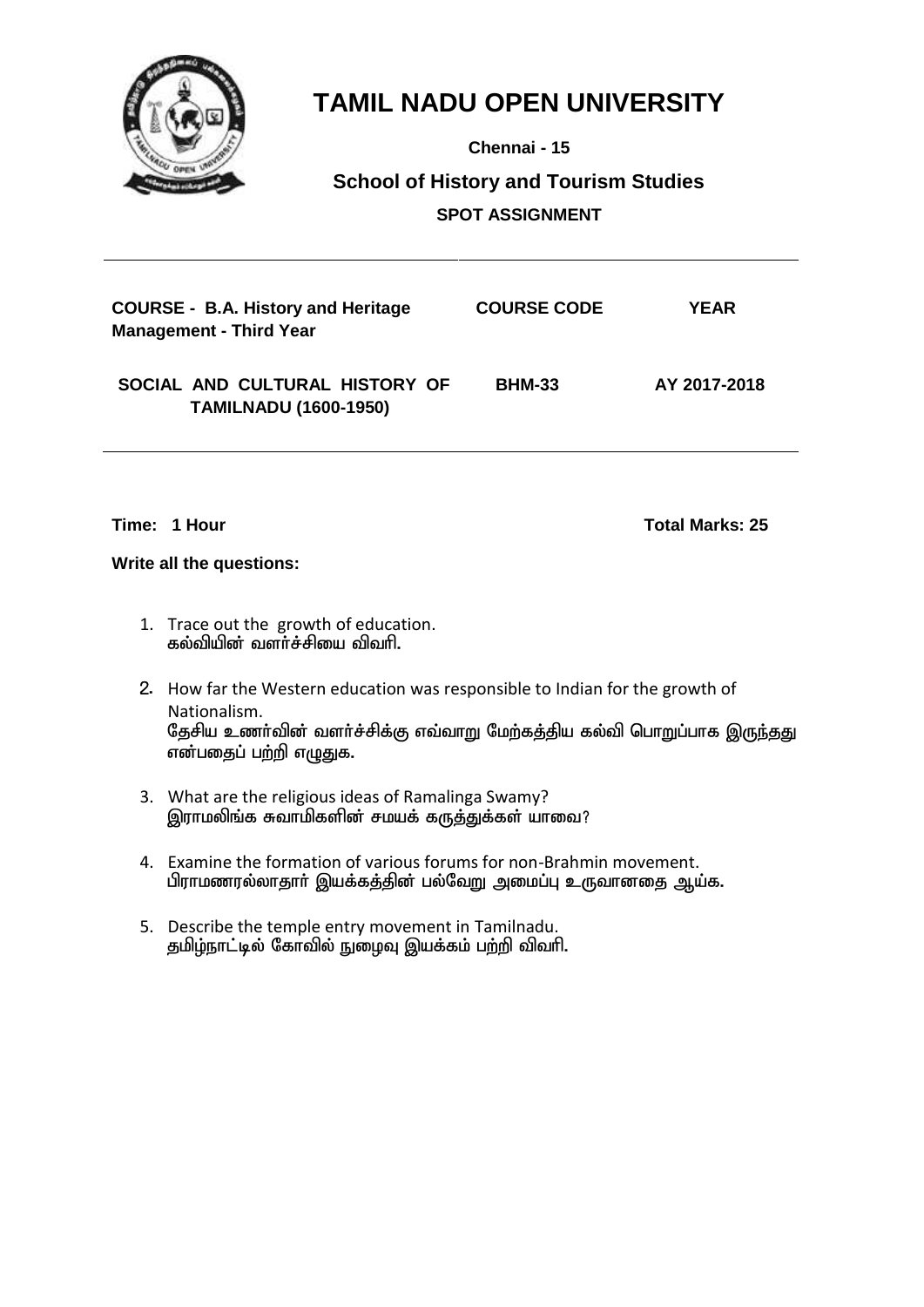

**Chennai - 15**

## **School of History and Tourism Studies SPOT ASSIGNMENT**

| <b>COURSE - B.A. History and Heritage</b><br><b>Management - Third Year</b> | <b>COURSE CODE</b> | <b>YEAR</b>  |
|-----------------------------------------------------------------------------|--------------------|--------------|
| <b>PRINCIPLES OF HERITAGE</b><br><b>MANAGEMENT</b>                          | <b>BHM-34</b>      | AY 2017-2018 |

**Time: 1 Hour Total Marks: 25**

- 1. Write a short notes on the following
	- a. Training to the Museum personnel. B. Museum Techniques c. Museum Management கீழ் வருவனவற்றைப்பற்றி சிறு குறிப்பு வரைக. அ. அருங்காட்சியக அலுவலா்களுக்கு வழங்கப்படும் பயிற்சி ஆ. அருங்காட்சியக தொழிற்நுட்பங்கள் இ. அருங்காட்சியக நிர்வாகம்
- 2. Examine Archival policy of India and State Archives. இந்திய அரசின் ஆவணக்காப்பக கொள்கை மற்றும் மாநில ு.<br>ஆவணக்காப்பகங்களைப் பற்றி ஆராய்க.
- 3. Bring out the archaeological publications in India. இந்தியாவில் அகம்வாய்வு நூல் வெளியீடுகளைப் பற்றி எழுதுக.
- 4. What is the difference between the Public archives and Private archives? அரசாங்க ஆவணக்காப்பகத்திற்கான தனியாா் ஆவணக்காப்பகத்திற்கும் இடையே ்...<br>உள்ள வேறுபாடுகள் யாவை?
- 5. Explain meaning and definition of museum. அருங்காட்சியகம் பொருள் மற்றும் விளக்கங்களை கூறுக.